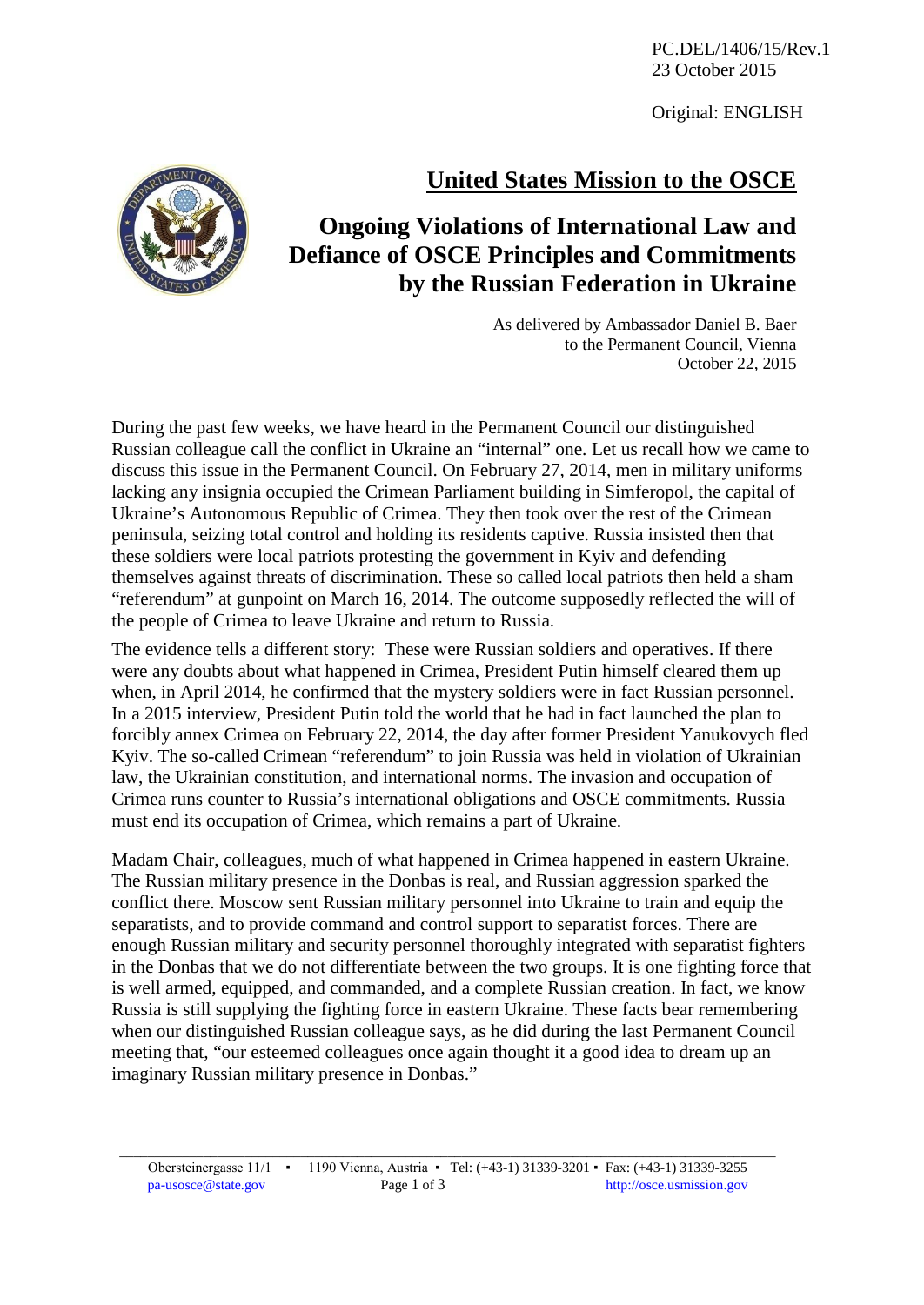Ukraine and the United States have provided to OSCE participating States extensive evidence of the considerable Russian military presence in eastern Ukraine. Ukrainian authorities have even arrested several active duty Russian personnel in government-controlled territory in Ukraine. The OSCE Special Monitoring Mission has provided additional evidence, and recently reported the presence of some of Russia's most sophisticated military equipment, including the Buratino TOS-1 rocket system and the Zhytel mobile jamming station. When a number of delegations raised the presence of this equipment in the last Permanent Council, the distinguished Russian Ambassador stated, "Attempts to read anything into this remain in the realm of pseudoscientific fiction and are not in keeping with the format of the Permanent Council." I beg to differ.

Recent history in the Crimean and Donbas regions of Ukraine is important because Russia now appears to be denying its responsibility for implementing the Minsk agreements. At the last Permanent Council, the distinguished Russian representative referred to Russia as a "facilitator" of the Minsk agreements. Let's be clear: Russia is a party to the Minsk agreements. This has been the case from the beginning because Russia has been directly involved in the conflict from the beginning. The Russian representative signed the September 2014 Minsk Protocol and Memorandum, and the February 2015 Package of Measures. With this signature, Russia committed to implement all of its Minsk commitments by the end of 2015.

We do not hear from Russia about the steps it has taken or will take to ensure the full implementation of Minsk. I would like to point out again that Ukraine has made significant progress implementing its Minsk commitments. Ukraine's good faith efforts have largely been met by Russian filibustering and demands for direct dialogue between the separatists and Kyiv outside of the Trilateral Contact Group's four working groups. Dialogue between Kyiv and the separatists and their Russian sponsors can only happen in the working groups in the presence of Russia and the OSCE. Russia's actions clearly show that Moscow is more focused on blaming Kyiv should Minsk fail, rather than on ensuring Minsk succeeds.

With the ceasefire largely holding and initial implementation of the supplemental heavy weapons agreement underway, we have the chance to make progress on Minsk in the next few months. The steps Russia must take are clear:

- 1. Russia and the separatists must complete the agreed upon supplemental withdrawal of tanks and heavy weapons. This includes furnishing the SMM with complete baseline data on these weapons. We expect Ukraine to do the same.
- 2. Russia and the separatists must engage in good faith in the political working group to reach agreement on modalities to hold local elections in certain parts of Donetsk and Luhansk, in accordance with Ukrainian law and international standards, and with ODIHR observation.
- 3. Russia must order combined Russian-separatist forces to stop impeding or interfering with SMM operations. Jamming of SMM UAVs must stop, and the SMM must be